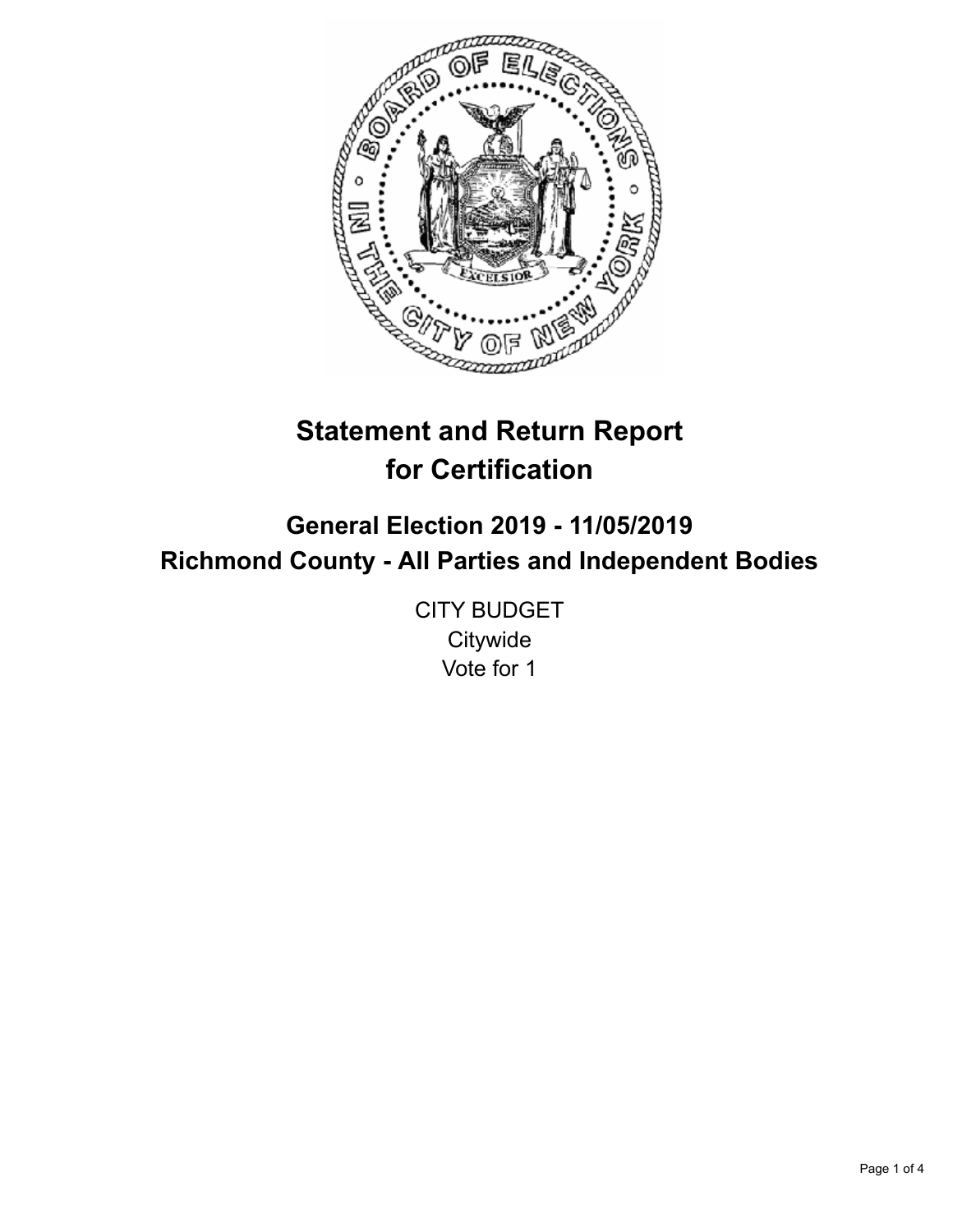

# **Assembly District 61**

| PUBLIC COUNTER                                           | 14,428   |
|----------------------------------------------------------|----------|
| MANUALLY COUNTED EMERGENCY                               | 7        |
| ABSENTEE / MILITARY                                      | 633      |
| AFFIDAVIT                                                | 41       |
| Total Ballots                                            | 15,109   |
| Less - Inapplicable Federal/Special Presidential Ballots | $\Omega$ |
| <b>Total Applicable Ballots</b>                          | 15,109   |
| <b>YES</b>                                               | 7,431    |
| NO.                                                      | 5,611    |
| <b>Total Votes</b>                                       | 13,042   |
| Unrecorded                                               | 2.067    |

# **Assembly District 62**

| <b>PUBLIC COUNTER</b>                                    | 17,086 |
|----------------------------------------------------------|--------|
| <b>MANUALLY COUNTED EMERGENCY</b>                        | 6      |
| ABSENTEE / MILITARY                                      | 482    |
| <b>AFFIDAVIT</b>                                         | 79     |
| <b>Total Ballots</b>                                     | 17,653 |
| Less - Inapplicable Federal/Special Presidential Ballots | 0      |
| <b>Total Applicable Ballots</b>                          | 17,653 |
| <b>YES</b>                                               | 5,052  |
| <b>NO</b>                                                | 10,833 |
| <b>Total Votes</b>                                       | 15,885 |
| Unrecorded                                               | 1.768  |

#### **Assembly District 63**

| <b>PUBLIC COUNTER</b>                                    | 14,156   |
|----------------------------------------------------------|----------|
| <b>MANUALLY COUNTED EMERGENCY</b>                        | $\Omega$ |
| ABSENTEE / MILITARY                                      | 622      |
| <b>AFFIDAVIT</b>                                         | 58       |
| <b>Total Ballots</b>                                     | 14,836   |
| Less - Inapplicable Federal/Special Presidential Ballots | $\Omega$ |
| <b>Total Applicable Ballots</b>                          | 14,836   |
| <b>YES</b>                                               | 5,706    |
| NO.                                                      | 7,234    |
| <b>Total Votes</b>                                       | 12,940   |
| Unrecorded                                               | 1.896    |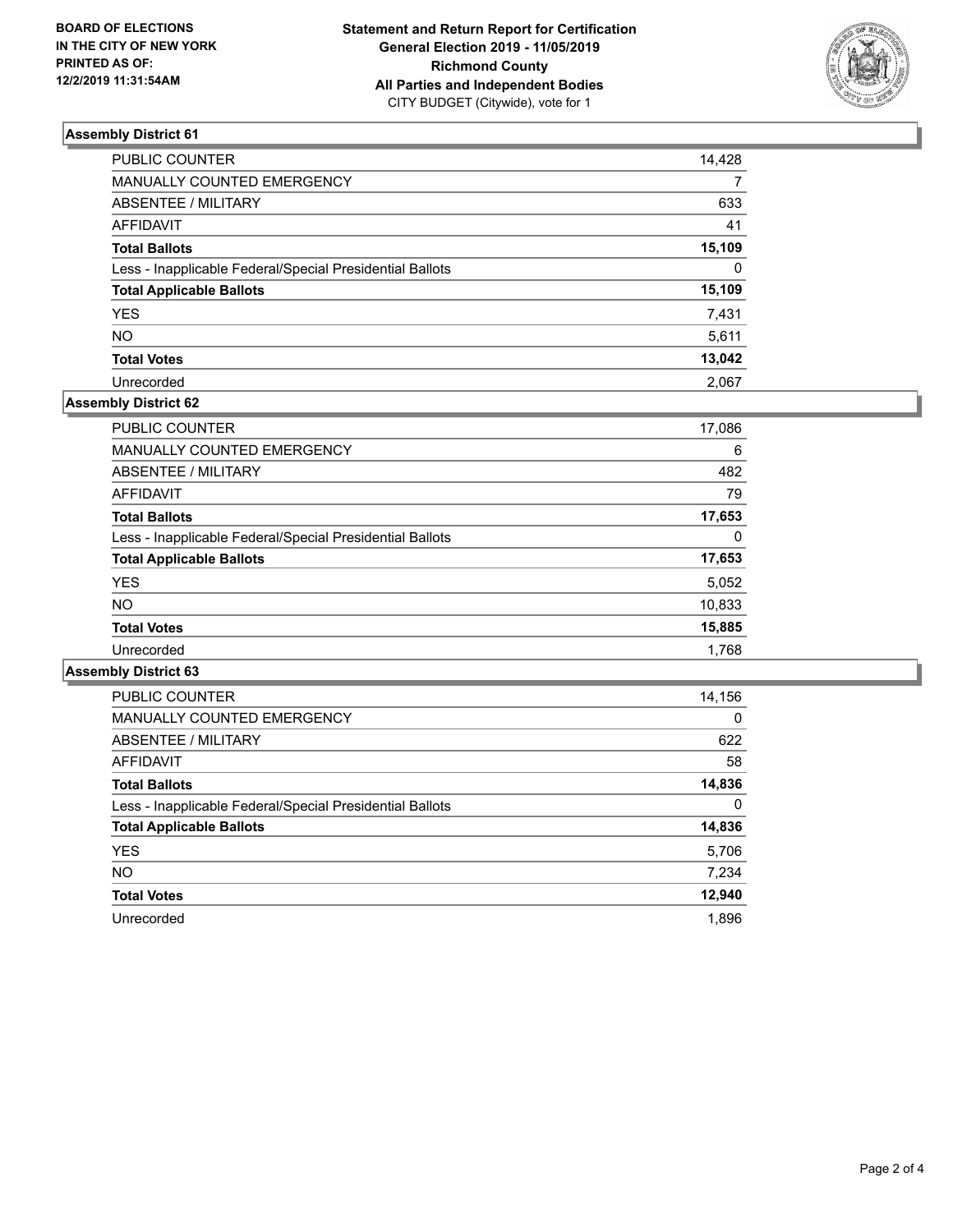

# **Assembly District 64**

| PUBLIC COUNTER                                           | 10,374   |
|----------------------------------------------------------|----------|
| <b>MANUALLY COUNTED EMERGENCY</b>                        | 0        |
| ABSENTEE / MILITARY                                      | 465      |
| <b>AFFIDAVIT</b>                                         | 38       |
| <b>Total Ballots</b>                                     | 10,877   |
| Less - Inapplicable Federal/Special Presidential Ballots | $\Omega$ |
| <b>Total Applicable Ballots</b>                          | 10,877   |
| <b>YES</b>                                               | 3,841    |
| NO.                                                      | 5,808    |
| <b>Total Votes</b>                                       | 9,649    |
| Unrecorded                                               | 1.228    |